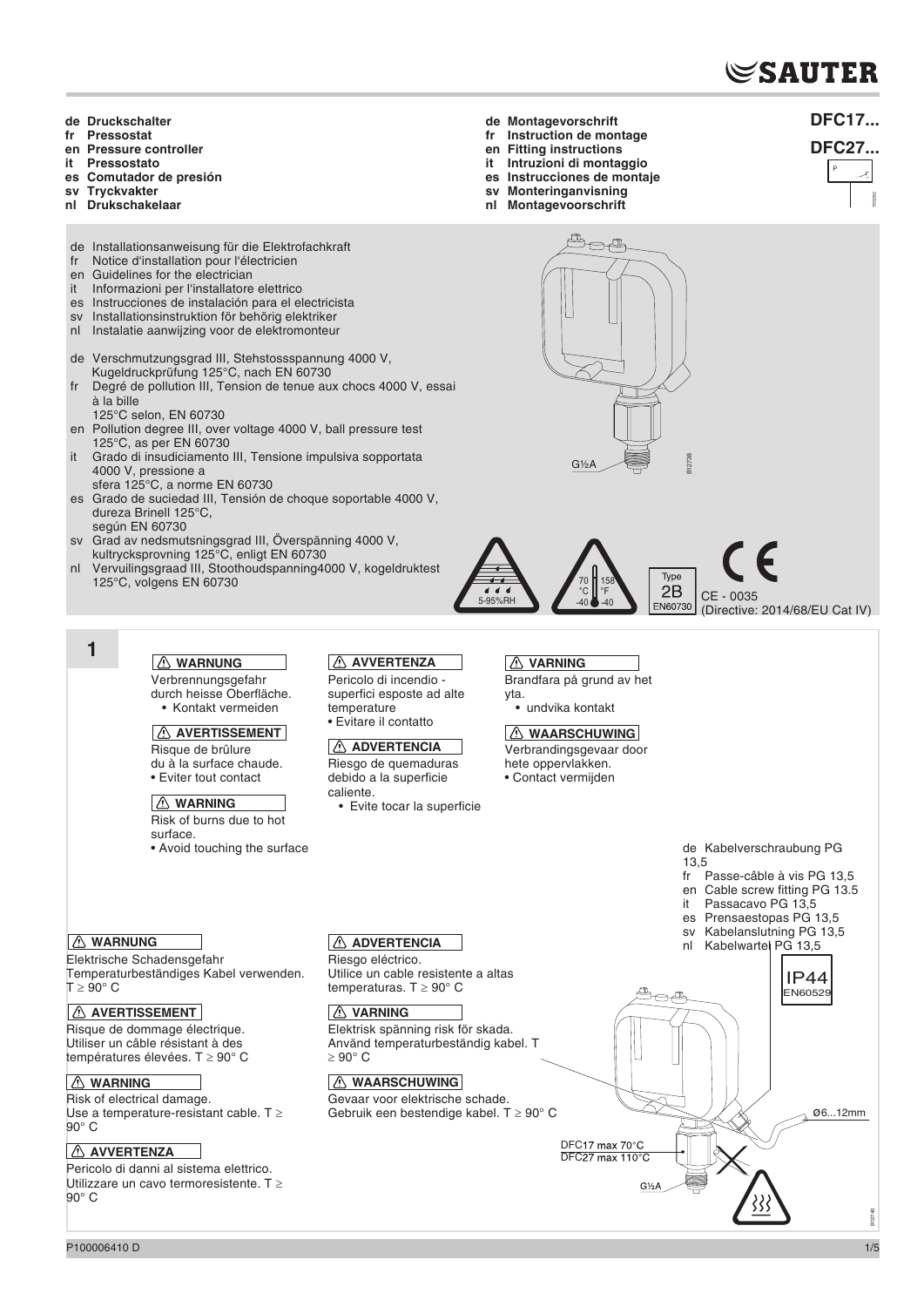# **2**

## **HINWEIS**

- Wenn nötig, ist durch eine entsprechend lange Zuleitung oder Wasservorlage (Trompetenrohr) ein Temperaturgefälle zu bewirken.
- Der Apparatekopf und der Druckfühler dürfen nicht gegeneinanderverdreht werden. Zum Verschrauben mit der Druckleitung ist deshalb nur der sechskant des Anschlusszapfens zu benützen.

#### **AVIS**

- Si nécessaire, prévoir un siphon à poche d'eau, un tube bouclé ou des conduites plus longues pour provoquer une baisse de température..
- La tête de l'appareil ne doit pas être tournée par rapport à la sonde de pression. La conduite de pression doit être fixée uniquement à l'aide du 6 pans du raccord.

# **NOTICE**

- If required, a temperature drop can be obtained by means of either a feed line of appropriate length or a water-filled siphon.
- The instrument head and the pressure sensor should not be tightened against each other. Therefore, to make the connection with the pressure line, only the hexagonal nut of the connecting plug should be turned.

## **AVVISO**

- Se necessario, raggiungere un abbassamento della temperatura per mezzo di un tubo di mandata sufficientemente lungo o di un sifone (serpentino).
- La testa dell'apparecchio e l'elemento sensibile non devono essere girati l'uno verso l'altro. Per il fissaggio con il tubo di mandata usare perciò solo l'esagono del bocchettone di raccordo.

# **AVISO**

- Si es necesario, debe crearse un gradiente de temperatura, mediante una conducción de alimentación suficientemente larga o un interceptor hidráulico (tubo tipo bocina).
- No está permitido girar relativamente entre sí la cabeza del aparato y el sensor de presión. Por este motivo, para atornillar el aparato a la tubería a presión, está permitido utilizar únicamente la tuerca hexagonal de la espita de acoplamiento.

#### **OBS !**

- Vid behov, kan en temperatursänkning erhållas genom att öka längden på anslutningsledningen eller med en vattenfylld sifon.
- Instrumentets huvud och tryckgivaren skall ej dras åt tillsammans. För att göra anslutningen till tryckanslutningen, får endast den sexkantiga muttern på anslutningen, dras åt.

#### **LET OP**

- Zo nodig een temperatuurdaling bewerkstelligen door een toevoerleiding die lang genoeg is of door een met water gevulde sifon.
- De kop van het apparaat en de druksensor mogen niet ten opzichte van elkaar worden verdraaid. Voor het vastschroeven op de drukleiding mag daarom uitsluitend de zeskant van de aansluittap worden gebruikt.

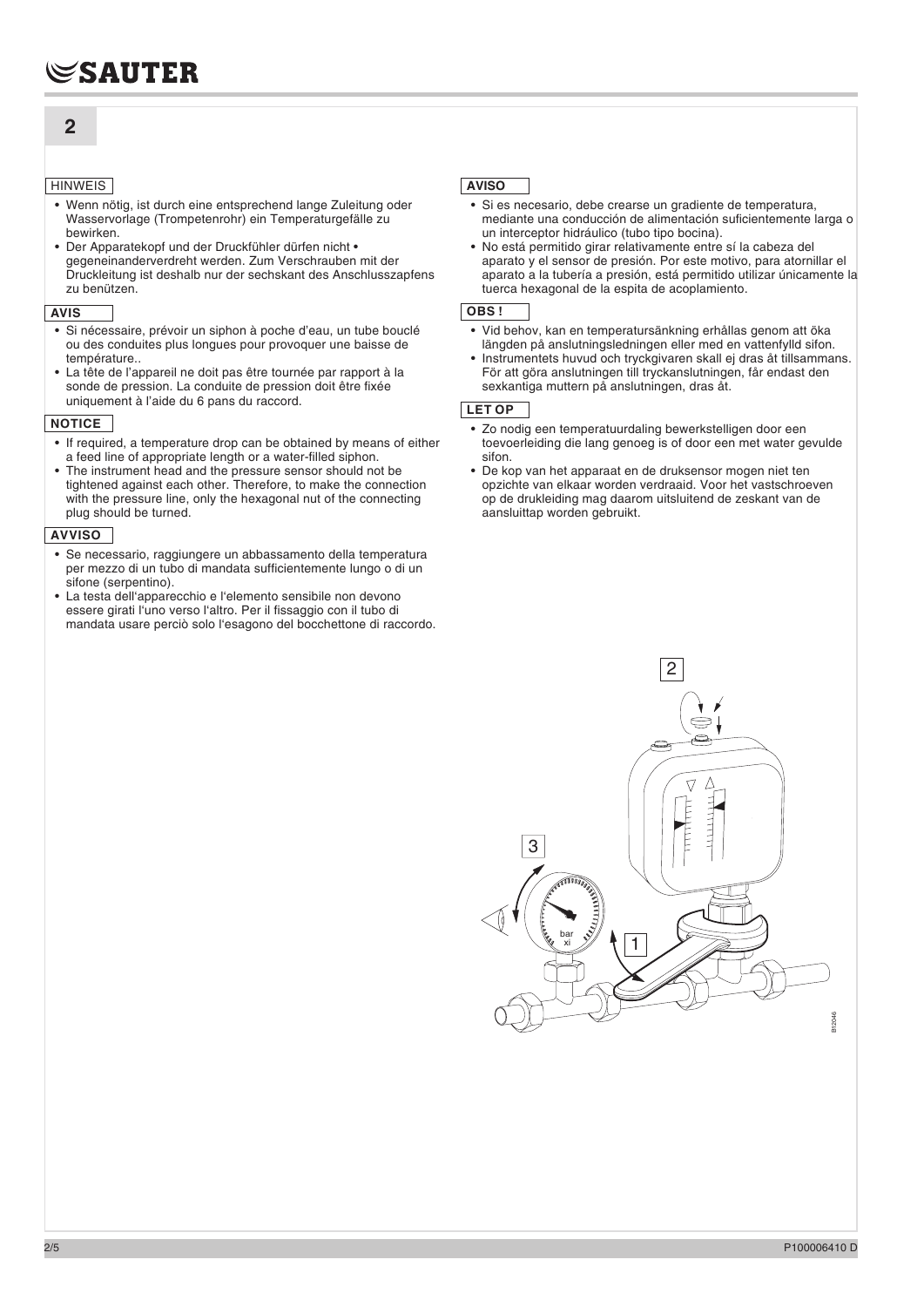# **SAUTER**

de unterer Schaltpunkt

- fr Valeur de commutation
- inférieure
- en lower switching point
- it punto di intervento inferiore
- es Punto de actuación inferior sv nedre omkopllingspunkt
- nl onderste schakelpunt
- de oberer Schaltpunkt fr Valeur de commutation
- supérieure
- en upper switching point
- it punto di intervento superiore
- es Punto de actuación superior
- sv övre omkopllingspunkt
- nl bovenste schakelpunt



# *I* **WARNUNG**

**3**

Einstellung ausserhalb des Bereichs gemäss Katalog ist nicht zulässig

# **AVERTISSEMENT**

Un réglage en-dehors de la plage définie dans le catalogue n'est pas autorisé

# *A* WARNING

Settings outside the range stated in the catalogue are not permissible

## **AVVERTENZA**

Non è consentita la regolazione al di fuori del campo definito nel catalogo

#### **B** VORSICHT

- Der linke Zeiger (unterer Schaltpunkt) darf nicht höher als der rechte Zeiger (oberer Schaltpunkt) stehen.
- Zum Einstellen des Apparates sind die Plombierkappen abzuheben. Diese können nötigenfalls umgedreht und als Einstellknopf verwendet werden.
- Wird das Gerät Vibrationen ausgesetzt, so sind die Einsteller zu plombieren.

#### **ATTENTION**

- Le curseur de gauche (valeur de commutation inférieure) ne doit pas se trouver au-dessus du curseur de droite (valeur de commutation supérieure).
- Les capuchons de plombage doivent être enlevés pour l'ajustage. Retournés, ils peuvent servir comme boutons de réglage.
- Si l'appareil est exposé aux vibrations, les boutons de réglage sont à plomber.

#### *CAUTION*

- The left-hand pointer (lower switching point) should not be higher than the right-hand pointer (upper switching point).
- To set the unit, remove the sealing caps. If required, these can be reversed and used as setting knobs.
- If the unit is subject to vibrations, the setting knobs should be sealed.

#### **ATTENZIONE**

- L'indicatore sinistro (punto di intervento inferiore) non deve essere più alto dell'indicatore destro (punto di intervento superiore).
- Per tarare l'apparecchio sollevare i coperchi di piombatura. Se necessario questi possono essere capovolti ed utilizzati come manopole di regolazione.
- Se l'apparecchio è esposto a vibrazioni, i regolatori devono essere piombati.

# **ADVERTENCIA**

No están permitidos los ajustes fuera del intervalo señalado en el catálogo

## *A* **VARNING**

Inställningar utanför området som angivits i katalogen är ej tillåtet

#### **A** WAARSCHUWING

Instelling buiten het bereik van de waarden in de catalogus is niet toegestaan

# **ATENCION**

- El cursor izquierdo (punto de actuación inferior) no debe quedar por encima del cursor derecho (punto de actuación superior).
- Para ajustar el aparato, deben levantarse las caperuzas de precintado. Si es preciso, puede darse la vuelta a las caperuzas de precintado y pueden utilizarse como botón de ajuste.
- Si el aparato está expuesto a vibraciones, deben precintarse los ajustadores.

#### *C* OBSERVER

- Den vänstra visaren (nedre omkopllingspunkt) får ej vara högre än den högra visaren (övre omkopllingspunkt).
- För att ställa in enheten, avlägsna den plomberade täckningen. Dessa kan vändas på och användas såsom inställningsrattar.
- Om enheten kommer att utsättas för vibrationer, så skall inställningsknapparna låsas (lackas).

#### *I* VOORZICHTIG

- De linker wijzer (onderste schakelpunt) mag niet hoger staan dan de rechter wijzer (bovenste schakelpunt).
- Voor het instellen van het apparaat moeten de verzegelkappen worden afgenomen. Deze kunnen zo nodig worden omgedraaid en als instelknop worden gebruikt. **EXECTS AND THE SET CONCRET CONCRET CONCRET CONCRET CONCRET CONCRET CONCRET CONCRET CONCRET CONCRET CONCRET CONCRET CONCRET CONCRET CONCRET CONCRET CONCRET CONCRET CONCRET CONCRET CONCRET CONCRET CONCRET CONCRET CONCRET CO**
- Indien het apparaat aan trillingen onderhevig is moeten de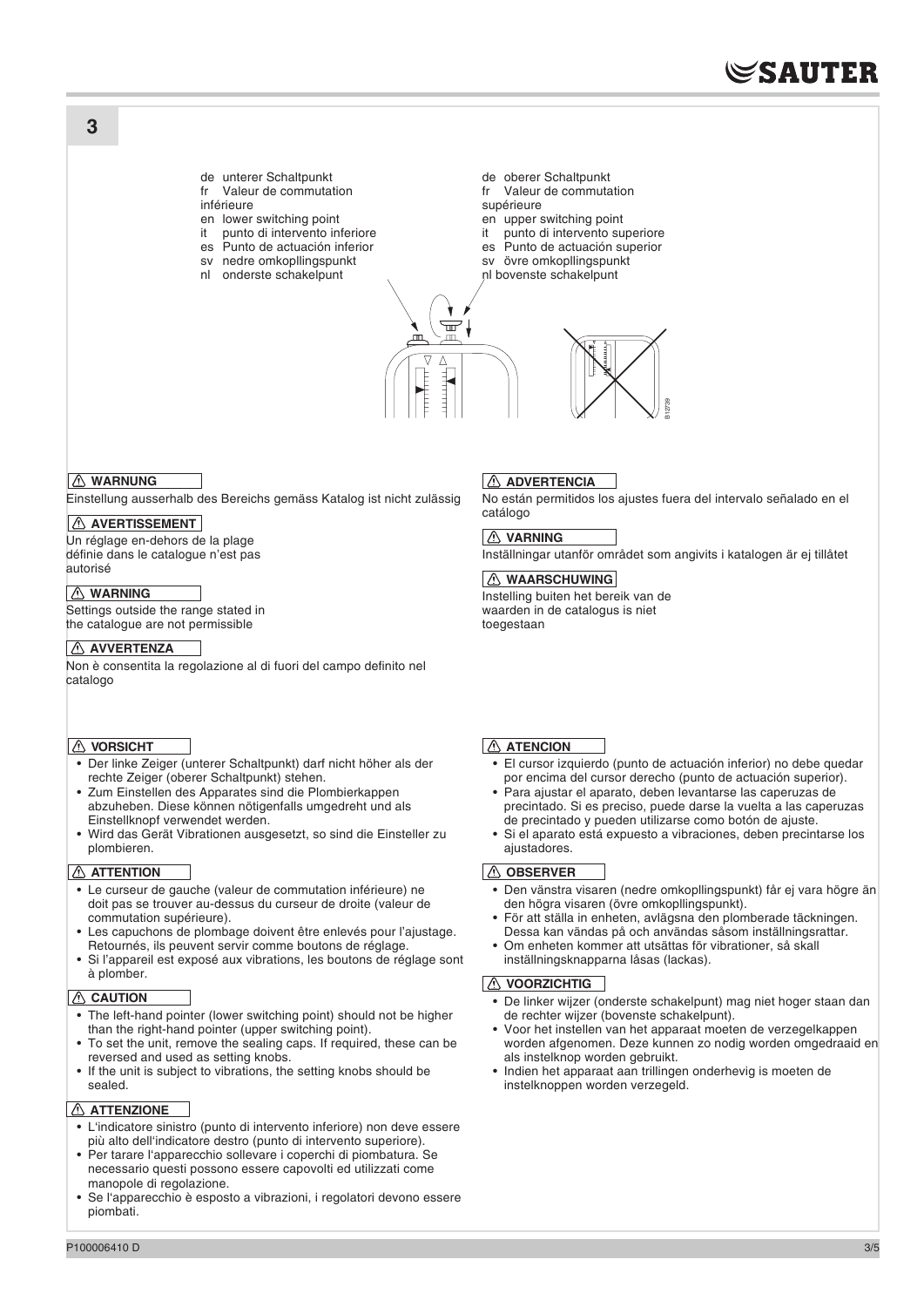# **SAUTER**